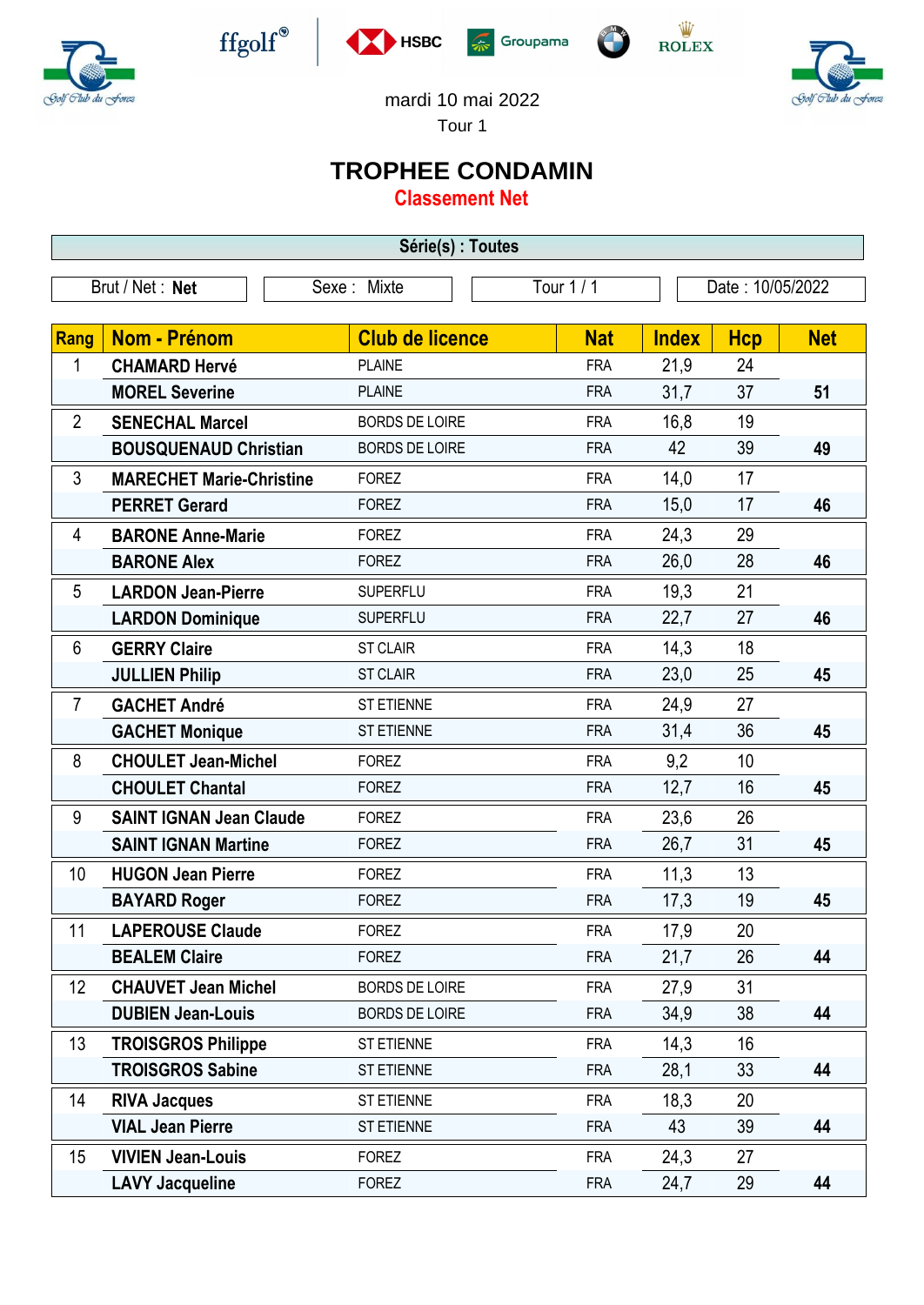| <b>Rang</b> | Nom - Prénom                  | <b>Club de licence</b> | <b>Nat</b> | <b>Index</b> | <b>Hcp</b> | <b>Net</b> |
|-------------|-------------------------------|------------------------|------------|--------------|------------|------------|
| 16          | <b>VISDELOUP JOUNG Sangmi</b> | <b>ST ETIENNE</b>      | <b>FRA</b> | 12,6         | 16         |            |
|             | <b>MASSARDIER Emile</b>       | ST ETIENNE             | <b>FRA</b> | 15,4         | 17         | 44         |
| 17          | <b>CABERO</b> Ignace          | <b>ST CLAIR</b>        | <b>FRA</b> | 16,7         | 18         |            |
|             | <b>RIVAL Sandrine</b>         | <b>ST CLAIR</b>        | <b>FRA</b> | 28,2         | 33         | 44         |
| 18          | <b>VACHER Daniel</b>          | <b>FOREZ</b>           | <b>FRA</b> | 13,6         | 15         |            |
|             | <b>ROJON Robert</b>           | <b>FOREZ</b>           | <b>FRA</b> | 19,4         | 21         | 43         |
| 19          | <b>DUPONT Didier</b>          | <b>SUPERFLU</b>        | <b>FRA</b> | 20,5         | 23         |            |
|             | <b>JULES Christian</b>        | <b>SUPERFLU</b>        | <b>FRA</b> | 30,5         | 33         | 42         |
| 20          | <b>FOURGON Robert</b>         | <b>ST CLAIR</b>        | <b>FRA</b> | 11,4         | 13         |            |
|             | <b>FOURGON Marie</b>          | <b>ST CLAIR</b>        | <b>FRA</b> | 20,6         | 25         | 42         |
| 21          | <b>RADAMEL Michel</b>         | <b>SUPERFLU</b>        | <b>FRA</b> | 9,8          | 11         |            |
|             | <b>TRAMBOUZE Gérard</b>       | SUPERFLU               | <b>FRA</b> | 11,0         | 12         | 42         |
| 22          | <b>GARDES Michèle</b>         | <b>ST ETIENNE</b>      | <b>FRA</b> | 25,1         | 30         |            |
|             | <b>RIVA Ana</b>               | ST ETIENNE             | <b>FRA</b> | 28,1         | 33         | 42         |
| 23          | <b>CORRE Damien</b>           | <b>CHAMPLONG</b>       | <b>FRA</b> | 12,0         | 13         |            |
|             | <b>MATILLON Robert</b>        | <b>CHAMPLONG</b>       | <b>FRA</b> | 14,3         | 16         | 42         |
| 24          | <b>AMER Hassane</b>           | <b>CHAMPLONG</b>       | <b>FRA</b> | 17,7         | 20         |            |
|             | <b>DEKEYNE Hervé</b>          | <b>CHAMPLONG</b>       | <b>FRA</b> | 21,5         | 24         | 42         |
| 25          | <b>JUVIN Anne</b>             | <b>ST CLAIR</b>        | <b>FRA</b> | 11,7         | 15         |            |
|             | <b>JUVIN Francois</b>         | <b>ST CLAIR</b>        | <b>FRA</b> | 13,6         | 15         | 42         |
| 26          | <b>CERQUA Dominique</b>       | <b>SUPERFLU</b>        | <b>FRA</b> | 22,9         | 25         |            |
|             | <b>CERQUA Maryline</b>        | <b>SUPERFLU</b>        | <b>FRA</b> | 24,6         | 29         | 42         |
| 27          | <b>MAZET Rachel</b>           | <b>FOREZ</b>           | <b>FRA</b> | 14,6         | 18         |            |
|             | <b>MAZET Bernard</b>          | <b>FOREZ</b>           | <b>FRA</b> | 19,4         | 21         | 41         |
| 28          | <b>GUILLAUMOND Jean Marc</b>  | <b>ST ETIENNE</b>      | <b>FRA</b> | 22,8         | 25         |            |
|             | <b>GUILLAUMOND Monique</b>    | ST ETIENNE             | <b>FRA</b> | 32,3         | 37         | 41         |
| 29          | <b>SCATAMACCHIA Muriel</b>    | <b>SUPERFLU</b>        | <b>FRA</b> | 12,6         | 16         |            |
|             | <b>SCATAMACCHIA Patrice</b>   | <b>SUPERFLU</b>        | <b>FRA</b> | 13,2         | 15         | 40         |
| 30          | <b>MICHEL Théo</b>            | ST ETIENNE             | <b>FRA</b> | 22,6         | 25         |            |
|             | <b>MOIGNOUX Elise</b>         | ST ETIENNE             | <b>FRA</b> | 28,0         | 33         | 40         |
| 31          | <b>RUBIO Ange</b>             | ST ETIENNE             | <b>FRA</b> | 22,4         | 25         |            |
|             | <b>BARGE Henri</b>            | ST ETIENNE             | <b>FRA</b> | 23,3         | 26         | 39         |
| 32          | <b>MUNINGER Bruno</b>         | <b>FOREZ</b>           | <b>FRA</b> | 13,5         | 15         |            |
|             | <b>FAVIER Marc</b>            | <b>FOREZ</b>           | <b>FRA</b> | 18,8         | 21         | 39         |
| 33          | <b>FAURE BACQUET Nicole</b>   | <b>FOREZ</b>           | <b>FRA</b> | 20,3         | 24         |            |
|             | <b>DIETSCH Jean Marc</b>      | <b>FOREZ</b>           | <b>FRA</b> | 20,5         | 23         | 39         |
| 34          | <b>FUNNELL Colin</b>          | <b>ETANGS</b>          | <b>FRA</b> | 14,4         | 16         |            |
|             | <b>EPARVIER Jean Jacques</b>  | <b>ETANGS</b>          | <b>FRA</b> | 26,5         | 29         | 39         |
| 35          | <b>BIASIOLO Roger</b>         | <b>FOREZ</b>           | <b>FRA</b> | 25,7         | 28         |            |
|             | <b>BONNET Andree</b>          | <b>FOREZ</b>           | <b>FRA</b> | 42           | 42         | 38         |